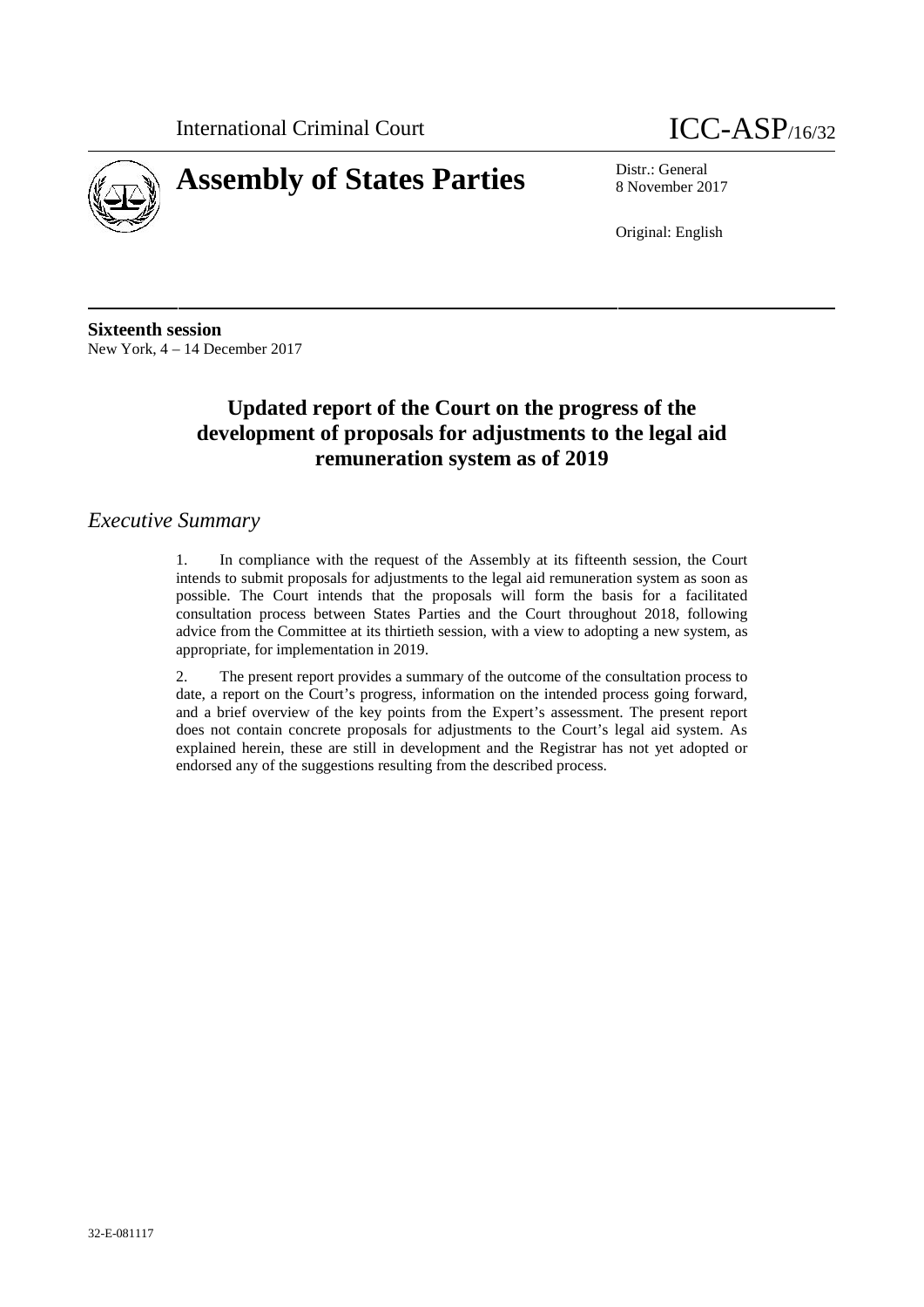# **I. Introduction**

At its fifteenth session, the Assembly of States Parties ("the Assembly") acknowledged "the Court's efforts to continue implementing the legal aid remuneration policy" but stressed "the need for continuous monitoring of the efficiency of the legal aid system to uphold and strengthen the principles of the legal aid system, namely fair trial, objectivity, transparency, economy, continuity and flexibility".<sup>1</sup> The Assembly requested the International Criminal Court ("the Court") "to reassess the functioning of the legal aid system and to present, as appropriate, proposals for adjustments to the legal aid remuneration policy for the consideration of the Assembly at its sixteenth session".<sup>2</sup>

2. At its twenty-eighth session, the Committee on Budget and Finance ("the Committee") requested the Court to keep the Assembly and the Committee informed of ongoing consultation on the Court's legal aid system, including "the outcome of the discussion, the resulting proposal(s) and the process forward".<sup>3</sup> A report on the consultation process was submitted to the Committee in advance of its twenty-ninth session.

Since the last review of the Court's legal aid system in 2012, numerous cases have fallen under the Court's current legal aid policy. This has allowed the Court to identify the strengths and weaknesses of the current system and provided an opportunity to assess it.

Any proposals to adjust the Court's legal aid system require ensuring that the principles of equality of arms, objectivity, transparency, continuity and economy are met in a balanced and appropriate manner. The Court is conscious that presenting concrete proposals for adjustments to the Court's legal aid system requires thorough discussion and a comprehensive review of experience to date. For this reason, the Registrar has engaged in in-depth consultations with experts, civil society, counsel and bar associations as part of the assessment process. Any proposals resulting from this discussion will in turn require careful consideration by the Committee, for any financial implications, and by the Assembly to ensure that the principles of equality of arms, objectivity, transparency, continuity and economy are met.

5. The present report provides information concerning the Court's process in assessing the functioning of the current legal aid system.<sup>4</sup> It provides a summary of the outcome of the consultation process to date and information on the intended process going forward, but does not contain concrete proposals for adjustments to the system. This is currently under consideration and with the Registrar. The Court intends to submit proposals to the Assembly as soon as possible, with the hope that following the submission of proposals, the Bureau will ensure a facilitated consultation process between States and the Court throughout 2018, following advice from the Committee at its thirtieth session on any financial implications of the proposals. The aim is to have any adjustments to the legal aid system adopted by the Assembly, as appropriate, at its seventeenth session, for implementation in 2019.

## **II. Background**

6. Under article  $67(1)(d)$  of the Rome Statute, the accused is entitled to legal assistance without payment if he or she lacks sufficient means to pay. Legal assistance paid by the Court covers all costs reasonably necessary for an effective and efficient defence. The obligation of the Court relating to the rights of the defence are further elaborated in the various rules and regulations of the Court, which set out in particular the Registrar's obligation to provide defence counsel with support, assistance and information.

<sup>1</sup> *Official Records of the Assembly of States Parties to the Rome Statute of the International Criminal Court, Fifteenth session, The Hague, 16-24 November 2016* (ICC-ASP/15/20), vol. I, part III, ICC-ASP/15/Res.5, section K, para. 64.

Official records ... Fifteenth session ... 2016 (ICC-ASP/15/20), vol. I, part III, ICC-ASP/15/Res.5, Annex I, para. 8.<br> $^{3}$  ICC-ASP/16/5, para. 29.

<sup>&</sup>lt;sup>4</sup> The Report also responds to the Committee's pre-session queries dated 11 July 2017 and 28 August 2017.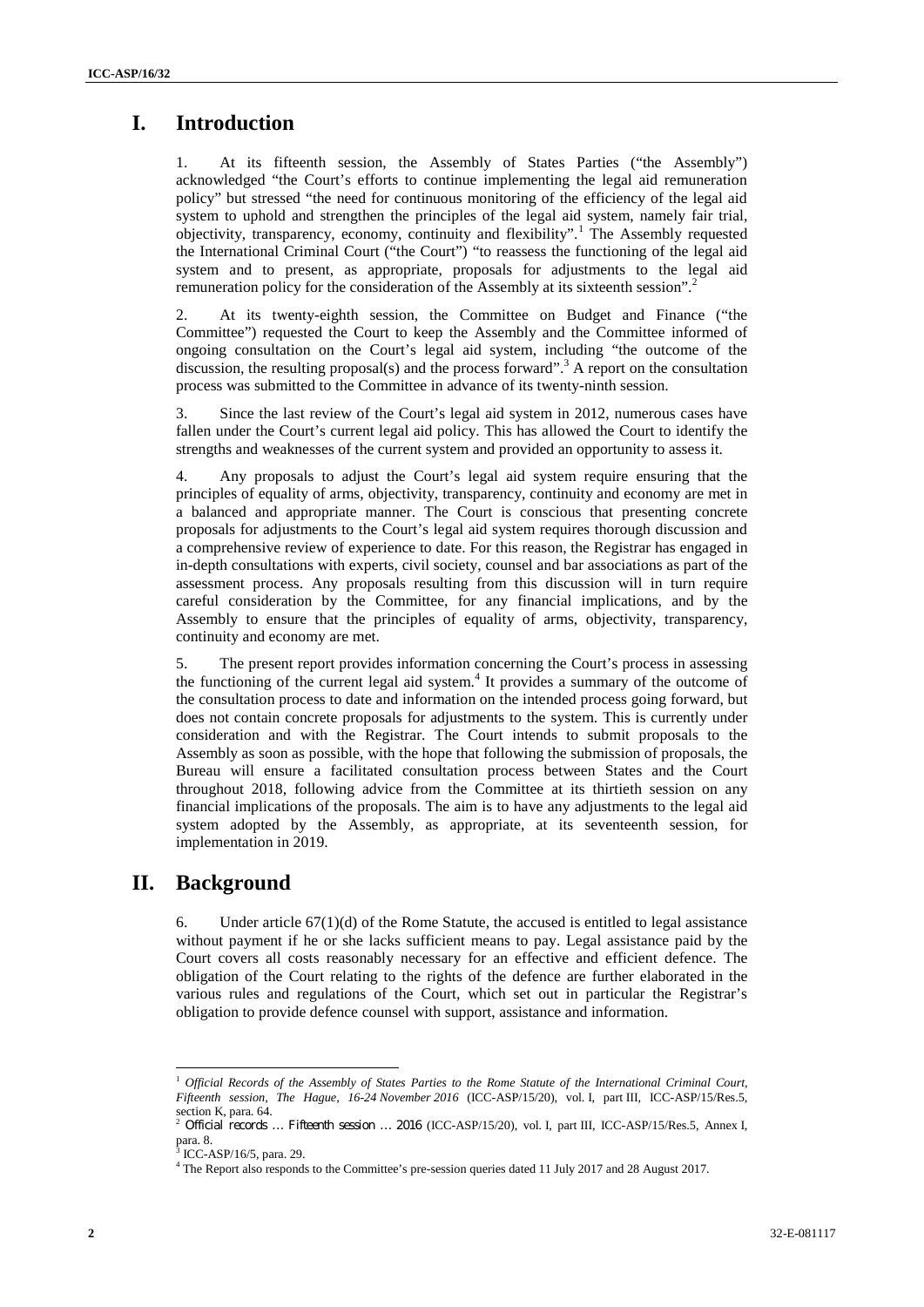7. Rule 90 of the Rules of Procedure and Evidence also sets out, among others, the procedure for ensuring effective representation of victims in Court proceedings, including the provision of financial assistance for legal representation if victims lack the necessary means to pay.

8. In August 2004, at the Committee's third session, the Court proposed a legal aid scheme "aimed at ensuring respect for equality of arms while taking due care to keep costs at a minimum".<sup>5</sup> In 2007, the Court reported to the Assembly on the operation of the Court's legal aid system and made a number of proposals for amendment. The system that was adopted contained some of the principal components of the Court's current legal aid policy: a core legal team, an investigations budget, compensation for professional charges and payment procedures.

9. In December 2011, the Assembly requested the Court to make proposals for adjustments to its legal aid policy and provided a minimum financial target to be met for the 2012 approved budget.<sup>6</sup> The Assembly requested the Bureau to decide on the implementation of the revised legal aid system before 1 March 2012 with a view to allowing it to be implemented as of 1 April 2012 in cases already before the Court as well as in future cases.

10. Following the "Decision of the Bureau on Legal Aid" in 2012, remuneration for counsel was reduced by almost 25 per cent. Reductions were justified on the grounds that payment based on gross salary equivalents in the Office of the Prosecutor (OTP) was being duplicated by granting compensation for professional charges. Thus, payment was adjusted on the basis of net salary equivalents of counterparts in the OTP. The system was also modified to ensure that only professional charges<sup>7</sup> actually incurred would be reimbursed upon verification, rather than the uplift for professional charges being provided automatically. Before 2012, the professional charges uplift was a maximum of 40 per cent for counsel and associate counsel and 20 per cent for legal assistants and case managers. From 2012, this was reduced to a maximum of 30 per cent and 15 per cent, respectively.

11. It has been widely acknowledged that the review process resulting in the 2012 legal aid system would have benefited from a longer time frame for consultation. This would have allowed sufficient and meaningful discussions to be held with counsel, the legal community, civil society organizations and experts in advance of concrete proposals being presented to the Committee and the Assembly for review and adoption.

### **III. Current process**

12. In response to concerns raised by counsel, civil society and bar associations that changes made to the Court's legal aid system in 2012 were made progressively without an opportunity for a meaningful comprehensive consultation on their overall impact, the Assembly requested the Court in November 2013 to undertake a comprehensive assessment of the 2012 legal aid system and to engage independent experts to reassess its functioning. Specifically, the Assembly requested that the Court report within 120 days following the first judicial cycle, i.e. on conclusion of the reparations phase in *Lubanga*.<sup>8</sup>

13. On 3 March 2015, the Appeals Chamber delivered its judgment on the Trial Chamber's decision on reparations in *Lubanga*. The Appeals Chamber amended the Trial

<sup>5</sup> *Report to the Assembly of States Parties on options for ensuring adequate defence counsel for accused persons*, ICC-ASP/3/16, of 17 August 2004; annex 2 was updated by document ICC-ASP/4/CBF.1/8, of 15 March 2005 (public version ICC-ASP/5/INF.1, of 31 October 2006).

Official Records... Tenth session...2011 (ICC-ASP/10/20), vol. I, part III, ICC-ASP/10/Res.4.<br>Reimbursements for professional charges are meant to cover expenses directly related to representation, including bar fees, Chambers' fees, office expenses, pension, health care and taxes.<br><sup>8</sup> "With regard to Legal Aid, [...] requests the Court to, in support of the on-going reorganization and streamlining

of the Registry, engage independent experts to reassess the functioning of the legal aid system and to report on its findings to the Bureau within 120 days following the completion of the first full judicial cycles. Such reassessment should pay special regard to the determination of indigence and the resources required for the legal representation of victims, including the ability of counsels to consult with victims". (See *Official Records…Twelfth session…2012* (ICC-ASP/12/20), vol. I, part III, ICC-ASP/12/Res.8).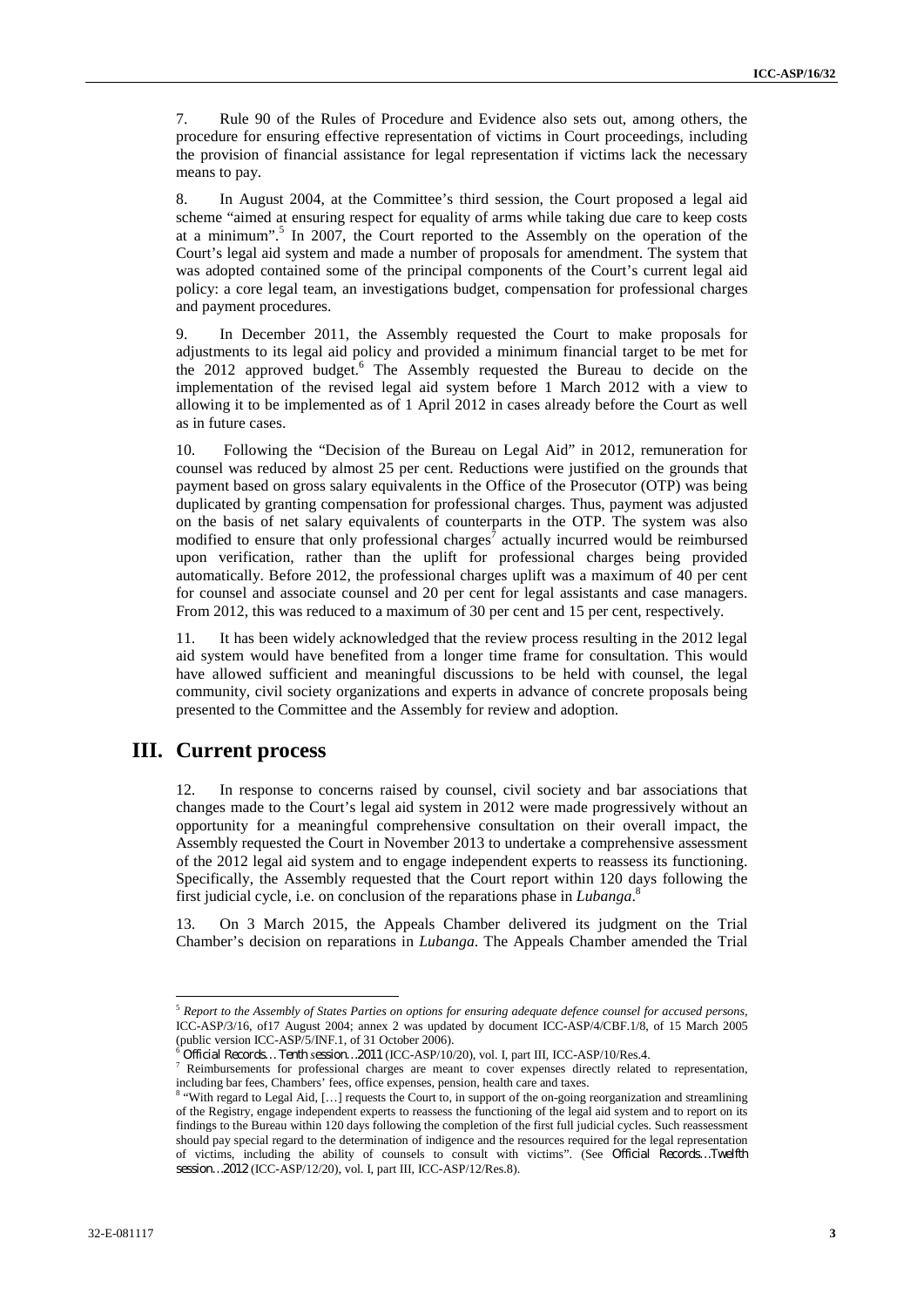Chamber's reparations decision and ordered the Trust Fund for Victims to prepare a draft implementation plan for further consideration by the Trial Chamber.

14. Following the Appeals Chamber's judgment on reparations in *Lubanga* in March 2015, the Registrar accepted a proposal from the International Criminal Justice Consortium (ICJC) for it to assess, on a *pro bono* basis, the functioning of the Court's legal aid system. The ICJC's assessment was completed on 27 October 2015. The ICJC reported to the Court that it would only submit its assessment to the Court; recommendations for any proposed changes to the system would be provided by request, if at all, at a later date.

15. In light of the continued judicial activities in the reparations phase of *Lubanga* in 2015, the Assembly, at its fourteenth session, reiterated its request that the Court report on its assessment of the 2012 legal aid system within 120 days following the first judicial cycle.<sup>9</sup>

16. At its fifteenth session in 2016, with reparations activities in *Lubanga* still ongoing, the Assembly acknowledged "the Court's efforts to continue implementing the legal aid remuneration policy" and "the need for continuous monitoring of the efficiency of the legal aid system to uphold and strengthen the principles of the legal aid system, namely fair trial, objectivity, transparency, economy, continuity and flexibility". The Assembly requested the Court "to reassess the functioning of the legal aid system and to present, as appropriate, proposals for adjustments to the legal aid remuneration policy for the consideration of the Assembly at its sixteenth session". Notably, the Assembly's reformulated request to assess the Court's legal aid system was no longer tied to the conclusion of the reparations phase in *Lubanga*.

17. Initial research and insight offered by the ICJC in 2015 provided a foundation for the Court's engagement of a second independent expert ("Expert") to provide both an assessment ("Assessment Report") of the Court's legal aid system and concrete recommendations for improving it. Importantly, the Assessment Report provided a comparative analysis of the legal aid systems in other international criminal tribunals and a number of specific and concrete recommendations based on that analysis. In conducting the assessment, the Expert sent questionnaires to relevant persons in the International Criminal Tribunal for the former Yugoslavia (ICTY), the Mechanism for International Criminal Tribunals (MICT), the Special Tribunal for Lebanon (STL) and the Extraordinary Chambers in the Courts of Cambodia (ECCC) to receive information for a cost comparison of the Court's legal aid system with other international tribunals. The analysis was detailed in the Assessment Report. The Expert also met with Court staff in the Registry and Presidency, independent lawyers engaged in international cases at the Court and other tribunals, and sent questionnaires to counsel, legal assistants and case managers who had been or were currently engaged in cases before the Court.

18. The Assessment Report was finalized and submitted to the Registrar in January 2017. A key finding of the Assessment Report was that remuneration under the Court's legal aid policy falls significantly below legal aid remuneration at other international courts and tribunals. In addition, the Expert noted that in all other international tribunals surveyed for the purposes of the assessment, the core legal team is engaged at the time of, or just after, the initial appearance of a suspect until the end of the trial. The Expert noted that although the current legal aid policy provides for the possibility of requesting additional resources over and above the core team, the process for doing so is time-consuming and resource intensive. The Expert also observed that experience at the Court to date demonstrates that the investigations budget, with a set amount for the entirety of a case, is often inadequate. The Expert identified a number of areas in which the legal aid system could be administered more efficiently, saving both time and resources. The Expert made a number of recommendations to improve the Court's legal aid system while ensuring that the criteria of equality of arms, objectivity, transparency, continuity and economy are met in a balanced and appropriate manner.

<sup>9</sup> See *Official Records…Fourteenth session…2014* (ICC-ASP/14/20), vol. I, part III, ICC-ASP/14/Res.4, Annex I, paragraph 6.c.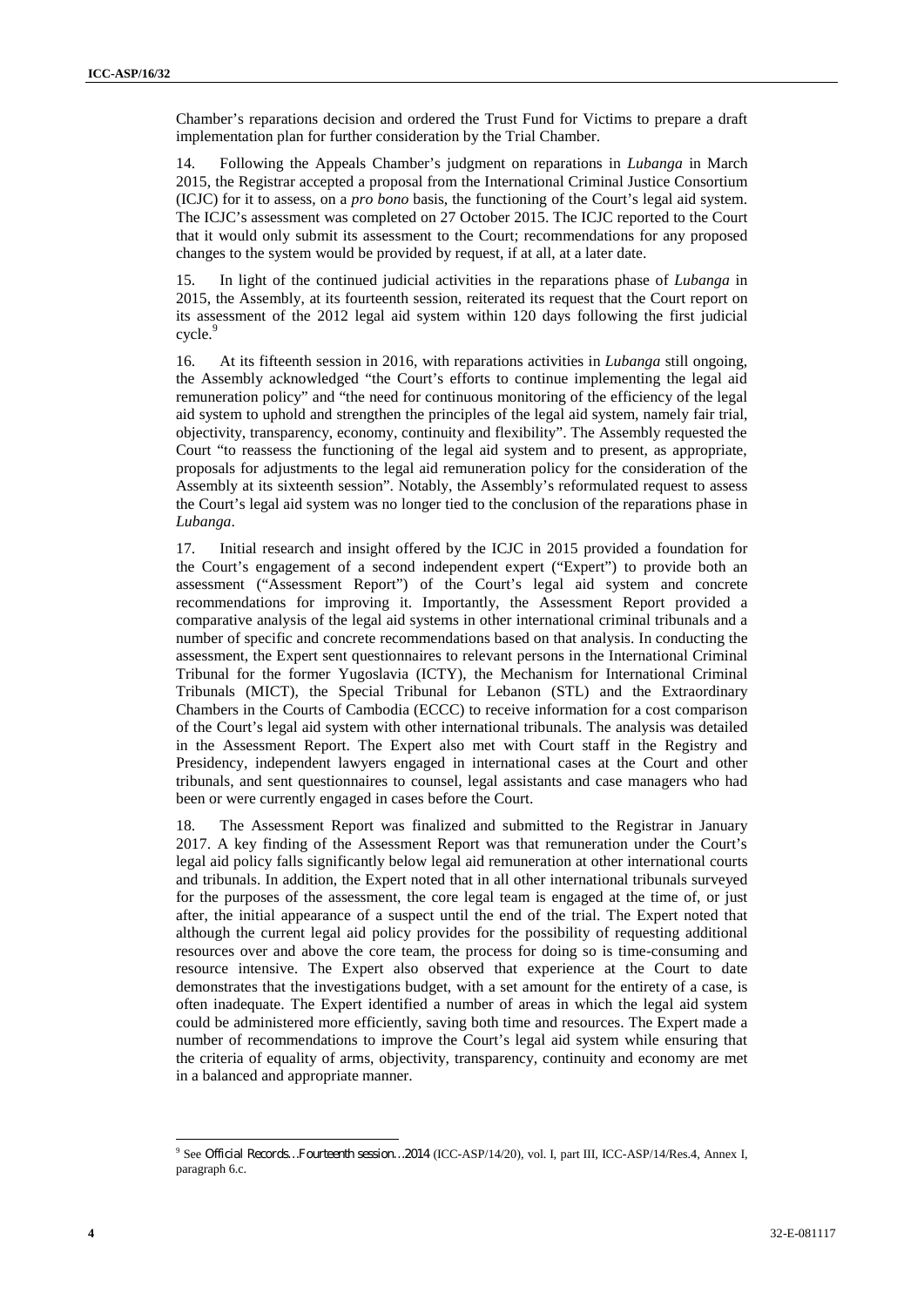19. To ensure the widest consultation possible, the Court contracted the Expert to develop a Concept Paper based on the Assessment Report and to identify those topics on which proposals to adjust the legal aid policy could be made. The Assessment Report and Concept Paper were published on the Court's website in May 2017. These formed the basis for a broad consultation with counsel, the legal community, civil society organizations and practitioners to give full effect to the Registrar's obligation under Rules 20(3) and 21(1) of the Rules and Procedure and Evidence. Interested participants were invited to submit written comments to the Court on the Concept Paper by 30 May 2017.

20. On 19 June 2017, the Court held a one-day round-table seminar to discuss the Assessment Report and the issues identified in the Concept Paper. The discussion took place within the wider context of increasing the effectiveness of legal representation, balancing principles of justice and effective use of resources, as well as developing proposals to be presented to the Assembly. A brief summary of the discussion and comments received is set out below.

21. Following the seminar, participants were invited to submit any additional written comments no later than 3 July 2017. In total, the Court received nine written submissions before and after the seminar. A summary of points raised during the seminar and in written comments is provided below for the Committee's information.

22. On 31 August 2017, and based on the Assessment Report, and input from the Registry, civil society, counsel, bar associations, and practitioners, the Expert prepared and transmitted to the Registrar two preliminary drafts of proposed legal aid policies for the Registrar's consideration (one for defence and one for victims). Following receipt, in September and October, internal consultations have been held within the Registry on the preliminary drafts. On the basis of written comments received from the Registry Legal Office, Counsel Support Section and Office of the Director of Judicial Services, second drafts have been prepared by the Expert. These are currently under review within the Registry and additional information is being gathered prior to finalisation by the Registrar. The expectation is that the finalised, proposed policies will be presented, as appropriate, to the Assembly as soon as possible.

### **IV. Proposed steps forward**

23. The Court is mindful that a proper assessment of the legal aid system requires that the principles of equality of arms, objectivity, transparency, continuity and economy are met in a balanced and appropriate manner. Following its submission of proposed adjustments, the Court envisages a thorough and facilitated consultation process with States in the first half of 2018. The purpose of the consultation with States is to discuss the Court's proposals with the goal of ensuring the Court employs the best available methods to increase the effectiveness of legal representation, balance principles of justice and effective use of resources, as well as produce concrete proposals for the Assembly's consideration in 2018. In addition to the consultation process with States, the Registrar anticipates that the Court will receive additional feedback from civil society, practitioners and bar associations on the proposed draft legal aid policies after these have been submitted to the Assembly.

24. The Court envisages that a facilitated consultation process in 2018 will be informed by any recommendations from the Committee at its thirtieth session on the financial implications of the Court's submitted proposals.

25. The aim is that new legal aid policies resulting from a thorough discussion with all stakeholders will be submitted to the Assembly for adoption, as appropriate, at its seventeenth session with a view to starting implementation, if any, in 2019, in the context of the approved 2019 budget.

## **V. Summary of the discussion during the 2017 consultation process**

26. The Court's seminar of 19 June 2017 was divided into five discussion blocks: (i) remuneration; (ii) complexity and resource requirements; (iii) defence-specific issues; (iv)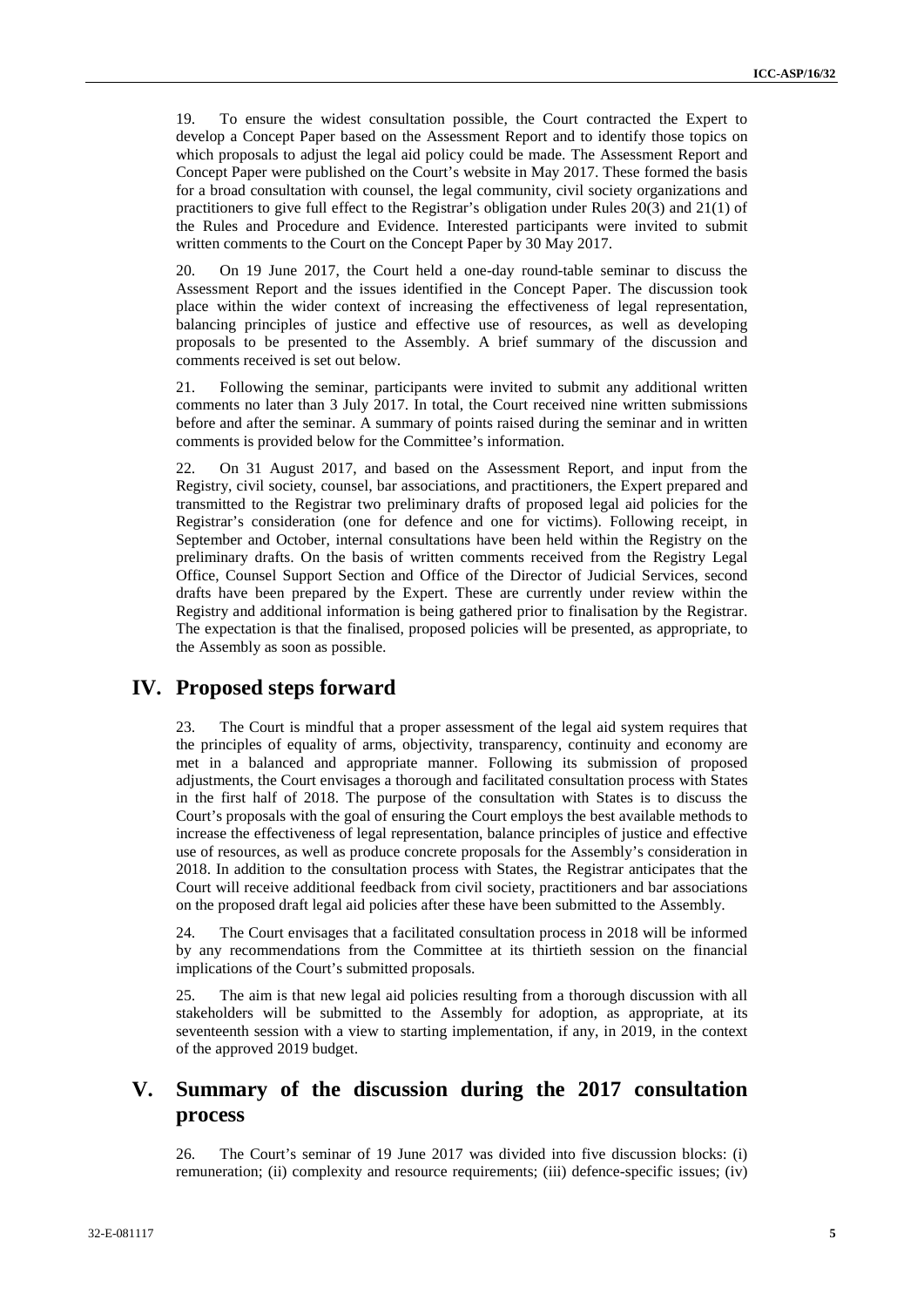victim-specific issues; and (v) article 70 cases, duty counsel appointments and rule 74 advisers.

27. The event was moderated by Judge Howard Morrison. The session on defence specific issues was moderated by the Mr Richard Rogers, the expert who prepared the Assessment Report. The session on victims-specific issues was moderated by Mr Fergal Gaynor, a former victims' counsel at the Court. The event was attended by approximately 40 participants, including the Registrar and Court staff, legal practitioners with experience representing accused persons and/or victims before international tribunals and in domestic settings, representatives of civil society organizations and representatives from regional and international bar associations. Representatives from other international tribunals and from the relevant sections and independent offices of the Court were also invited to take part. The Bureau's focal point for legal aid was invited to attend. Several States expressed an interest in participating in the seminar, and ultimately one State attended.

28. A summary of the key points arising from the discussion and written submissions received before and after the seminar is provided below. The summary is not intended to signal the Registrar's endorsement of any aspect of the discussions; any proposals to be made by the Court are still under consideration. The summary is also not intended to provide a comprehensive account of all of the points raised in the consultations to date; rather, it aims at providing a general overview of the parts of the discussion specifically impacting remuneration and resource allocation.

### **A. Remuneration**

29. Participants reached a broad consensus in support of the Expert's findings on the need to adjust fee levels to ensure greater equivalence with counterparts in the OTP and at comparable international courts and tribunals, for the reasons cited by the Expert.

30. Some noted that a greater disparity in equivalence exists in the remuneration of junior staff, i.e. legal assistants and case managers. Participants considered that the "critical underfunding" of defence and victims' teams would be best addressed by adjusting remuneration levels within the range provided by the other international criminal tribunals. In addition, participants formulated a number of proposals specific to the issue of remuneration, i.e. to engage in discussions with the Host State for tax-free status for defence and victims' teams; to move toward a lump-sum system rather than a system dependent on administration and verification; or to remunerate junior members of legal teams with the same entitlements as staff of the Court, in a manner similar to the system at the STL. Of particular concern was the current system for providing compensation for professional charges. Participants suggested establishing a system of payment made automatically and on a monthly basis, instead of upon request and with the provision of supporting documentation, at the end of the year.

#### **B. Assessing complexity and resource requirements**

31. With regard to case complexity and resource requirements, participants considered whether the Court's cases were too diverse to allow for a standard formula to assess a case's complexity *ab initio.* Some considered that establishing a lump-sum system, of which complexity is a criterion, could be employed for the investigations budget or, for example, during the appeals phase of a case. In particular, participants suggested that there must be provisions in any legal aid system to account for unforeseeable potential increases in workload which could not have been budgeted for in advance. In light of this, the discussion focused on the need for ensuring flexibility in the legal aid system. In respect of victims' teams, participants supported the idea of establishing an overall budget to allow victims' representatives to adequately plan and organize case strategy in accordance with their available resources.